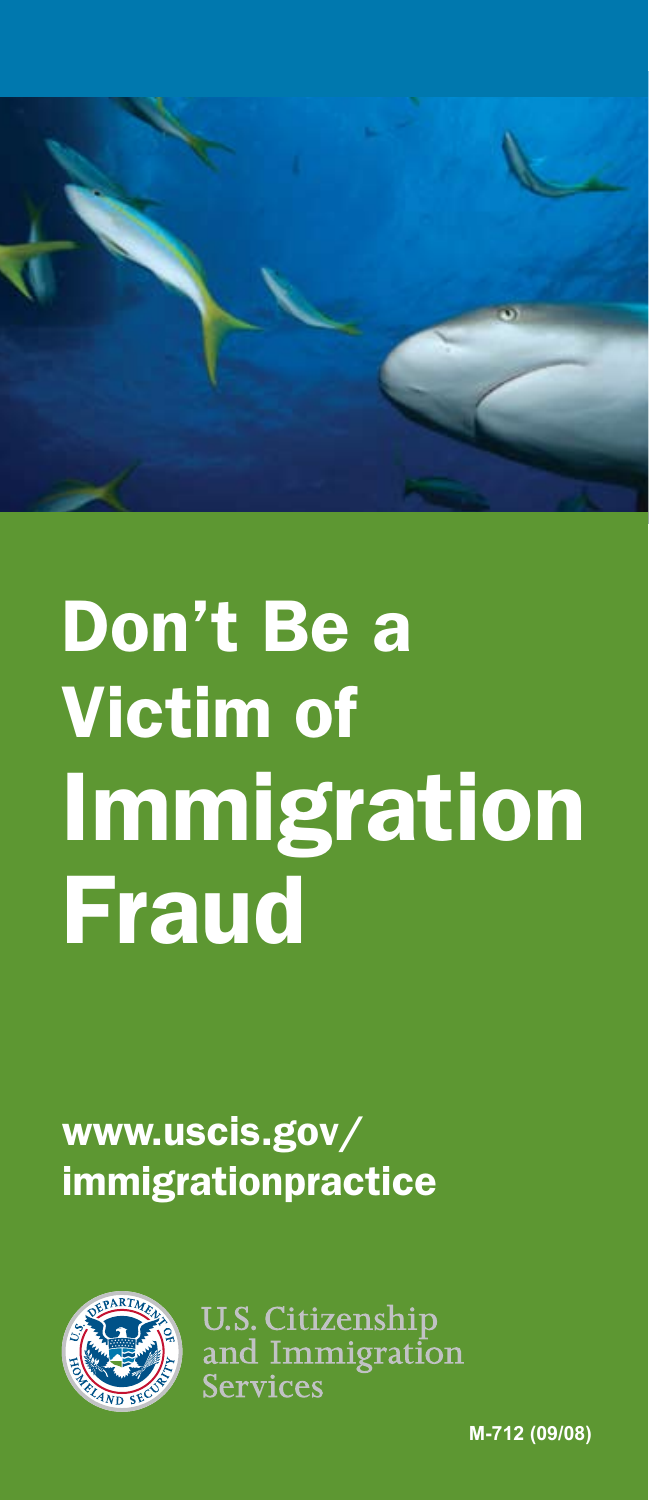

You may prepare and file your application or petition with USCIS yourself, or, you may choose to have help from someone else. This pamphlet contains important information that can assist you in making the right decision when you seek help with your immigration application or petition.

If you need advice to help you decide what immigration application or petition to file with USCIS, contact an attorney or an accredited representative of a recognized organization.

Before you decide to work with an attorney or an accredited representative on your immigration application or petition, read the important information on the next page on how to verify whether they can legally represent you before USCIS. Attorneys and accredited representatives must complete Form G-28 and file it with your application or petition with USCIS. USCIS will communicate with them on your case.

If you only need help filling in the blanks on your application or petition or translating documents that you will give to USCIS, any individual may as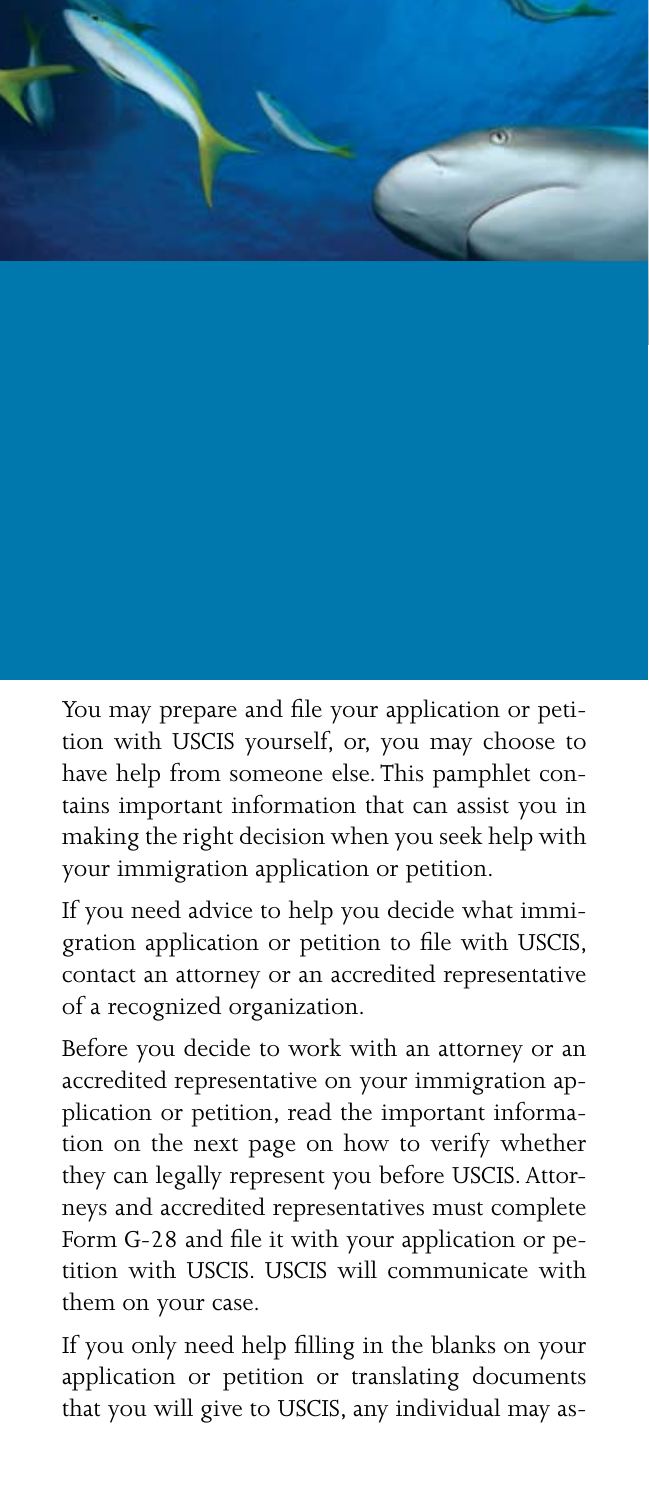sist you. This individual MUST complete and sign the application or petition stating that they assisted in preparing the application or petition at your request. These individuals do NOT file a Form G-28 with USCIS, and USCIS will NOT communicate with them about your case.

Before you decide to work with someone on your immigration application or petition, read the important information on the back page on how to avoid being the victim of immigration practice fraud.

## How to verify if an attorney or accredited representative is eligible to legally represent you before USCIS:

- 1. An attorney must be in good standing with a U.S. state bar association (or U.S. possession, territory, Commonwealth, or the District of Columbia) and may not be under any court order restricting their practice of law. The best way to protect yourself is to ask the attorney to show you their current attorney license document. Write down the information and contact the state bar admission office to verify the accuracy of the information.
- 2. An accredited representative must work for an organization that has permission from the Board of Immigration Appeals (BIA) to provide legal advice on immigration matters. The organization will have an order from the BIA that gives the accredited representative permission to assist individuals with their immigration applications and petitions. The best way to protect yourself is to ask the accredited representative to show you the BIA order. Write down the information and contact the BIA to verify the accuracy of the information.

## **For Help Contact:**

USCIS: 1-800-375-5283 (TTY 1-800-767-1833) or visit: www.uscis.gov/immigrationpractice